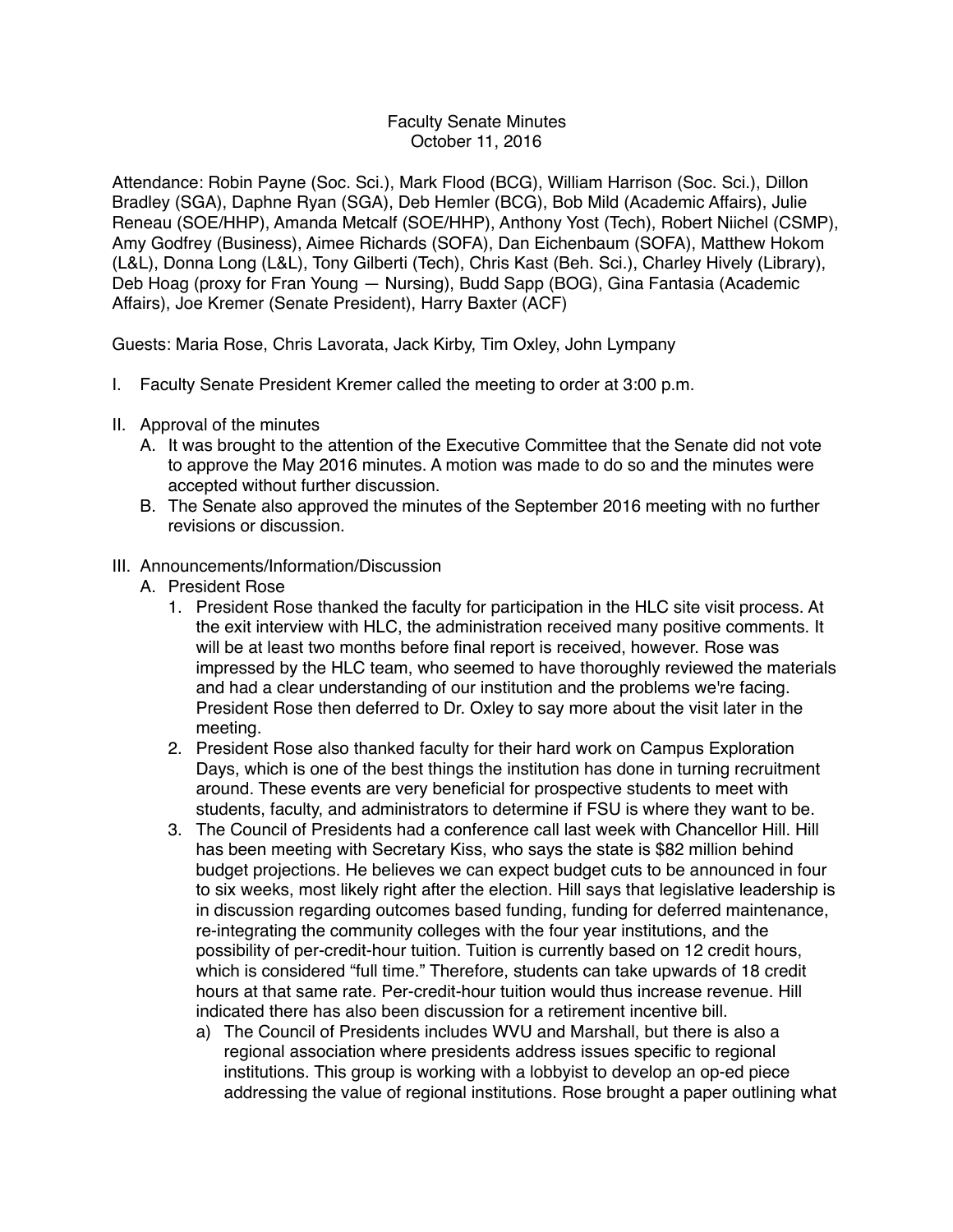the regional institutions provide, with particular insight into strong points for FSU, including having the highest passage rate for nursing certification, stable enrollment, and over 100 days of "cash on hand. The paper provides useful talking points for conversations with legislators.

- 4. In response to questions from the Faculty Senate regarding why the budget projections are so consistently off base, President Rose explained that the legislature does not adjust them from year to year. There was also further discussion regarding per-credit-hour tuition. While members of the Senate and President Rose believe that this could be beneficial for the university, the legislature is just beginning to discuss the options..
- B. Dr. Tim Oxley re: HLC visit
	- 1. Oxley echoed Dr. Rose's comments and offered his thanks to people who have taken time out to meet with HLC team as well as to everyone who provided information and reports.
	- 2. The HLC team had requested additional information ahead of their visit. For instance, they wanted some data through the fall, not just last spring.
	- 3. Oxley feels the visit was very positive. He agrees with Rose that it was a strong, competent team.
	- 4. The HLC team shared the timeline during the exit interview. They no longer share their concerns prior to report, but when the university receives the report, we can review for finding of fact and correction of errors. It will then go through the IAC at which point IAC will issue an action letter. At that point, we can respond to the report. This visit focused on assessment and strategic planning. They also looked at finances.
	- 5. Oxley reported that most of the unofficial reports from the HLC team seemed very positive. They said it was very evident in talking to people on campus (students especially) that this institution has a strong orientation towards teaching and learning. They also felt that it is very apparent that our mission is alive and well as it relates to teaching and learning with a strong orientation towards family and community. They also praised the library as a very valued resource. Finally, they offered further compliments to support services and the campus grounds, which have been beautifully maintained despite the budget crisis.
	- 6. Oxley believes we will not receive the official report from IAC until the beginning of the spring 2017 term, at which point we can issue our response report.
	- 7. Oxley concluded by reminding us that although the HLC team has left campus, they are still in the community. They will be staying at their hotel to draft their initial report before they leave.
- C. Dr. Robynn Shannon re: Assessment
	- 1. Shannon noted that the review of information put in TaskStream and peer review process we have adopted were recently highlighted in *Assessment Update*, which is good information that we are on the right path with assessment.
	- 2. There were 47 majors programs to review this year. The review process has been broadened in two ways: 1) more faculty reviewers are involved this year because of the benefit to reviewers in their own programs; and 2) reviewers are going to move beyond the rubric, which was the end goal last year. The goal is for the process to become more interactive and collaborative between faculty and program reviewers.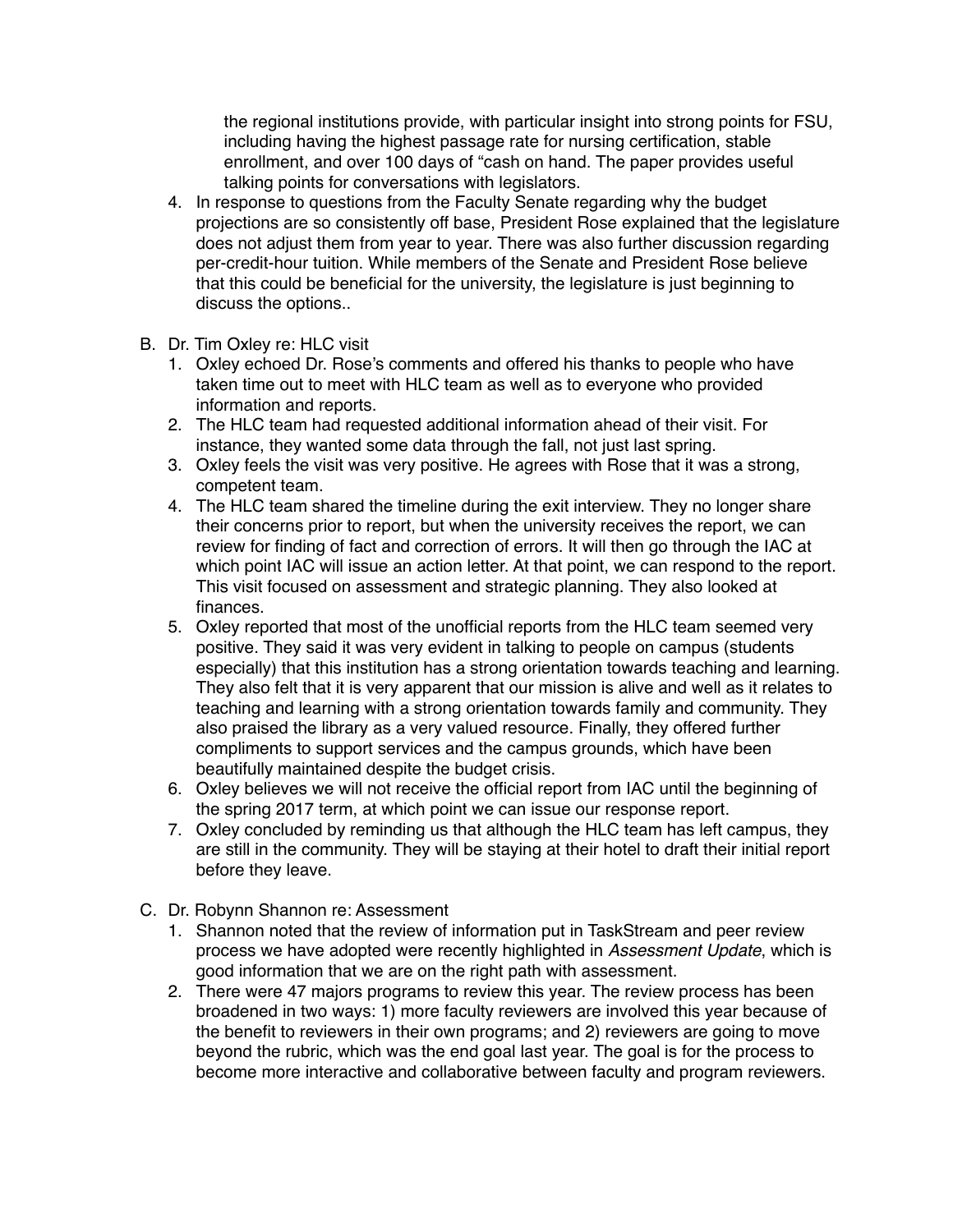As reviews are completed, they will be sent to program faculty who can initiate a conversation with the reviewer as necessary.

- a) There are still a few programs awaiting assignment of reviewers, but all but ten reviews were completed by the deadline.
- 3. Shannon is working with Provost Lavorata to plan a faculty development event regarding IDEA evaluations. The event will focus on how to help faculty get the most out of the evaluations, how to get higher response rates, and how to help faculty better understand student perceptions of what they are learning. The event will likely be held at the end of October.
- D. Budd Sapp -- BOG Report
	- 1. Sapp sent out the agenda book for next meeting, scheduled for October at the Caperton Center, via email.
	- 2. Last year Sapp had pointed out that the governing board is supposed to meet with Senate each year and such a gathering was held. He has suggested the November 8 Faculty Senate meeting for this year's gathering.
		- a) President Rose confirmed that she will provide refreshments again.
	- 3. Senate President Kremer requested that the Senate vote to extend a formal invitation to the BOG during the New Business portion of the meeting.
- E. Harry Baxter -- ACF Report
	- 1. The last ACF meeting was in August. Baxter sent the report via e-mail and made comments at the last Senate meeting.
	- 2. The next ACF meeting is scheduled for October 20 with a subsequent meeting on November 18.
	- 3. Baxter noted that the Faculty Issues (endorsed by the FSU Faculty Senate during the September meeting) have been endorsed by every other institution that has considered them so far. He anticipates that the endorsement rate will be 100%.
	- 4. On Wednesday, September 28 there was meeting with gubernatorial candidate Jim Justice and nine faculty members. Justice began by saying he would do a lot of listening and not a lot of talking because he wanted to learn about the issues facing higher education. When asked about the prospect of regional institutions coming under the jurisdiction of WVU, Justice confirmed that he is against this and thinks regional institutions should remain autonomous, though he also commented that West Virginia should have more institutions of higher education. Baxter has attended a number of events with Justice and has never heard him mention raising taxes, but at this meeting Justice said additional revenue could be raised by boosting tourism, agriculture, and starting a furniture industry in WV. Later, at dinner, Justice discussed having drug addiction treatment centers in WV that would not only treat West Virginians, but people from out of state as well, which will increase revenue. Justice has consistently said that he thinks higher education is a major economic driving force in WV, but that he is less interested in hearing about the problems and more interested in hearing about potential solutions. He believes he can fix the budget and wants to know how higher education can help with revenue production by helping to prepare people for jobs in fields like tourism, agriculture, or furniture. He asked that faculty send ideas to his campaign and promised that he will meet with the university again if elected.
		- a) Members of the Faculty Senate asked about Justice's position on coal. Baxter noted that Justice owns several coal mines and seems to believe that so long as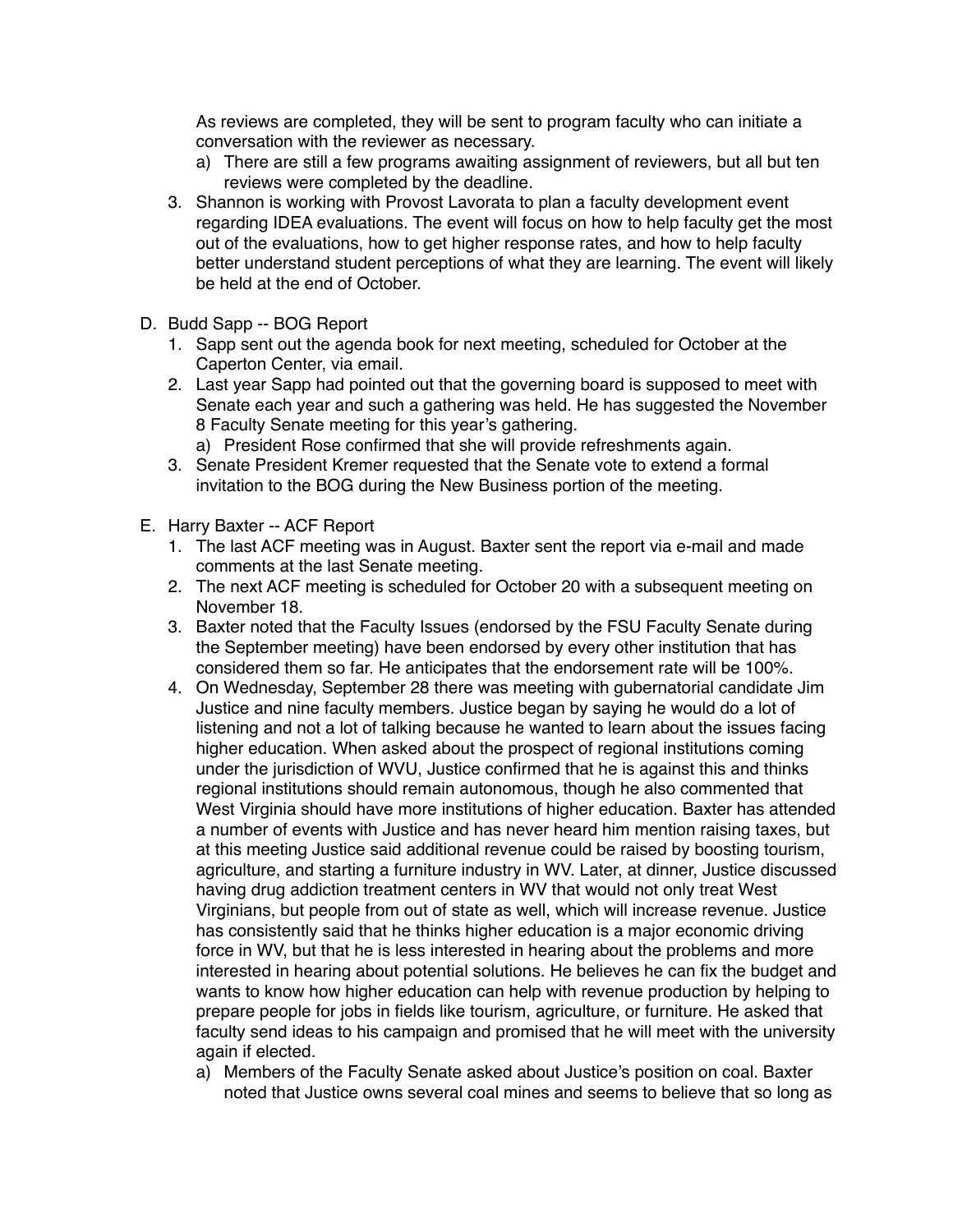there is coal to be mined, it should be in the picture, but that we need to be doing many other things to address budget shortfalls.

- 5. Baxter concluded with a reminder that the next senate meeting is being held on election day. The last day to register to vote is coming up very soon (Oct. 18 at 4:00 pm) and early voting starts on Oct. 26 and goes until the Saturday before election. He encourages people to vote and to help get out vote.
- F. SGA
	- 1. SGA Representative Bradley reported that students seem to have been happy with events during Homecoming. SGA collected 1600 cans of food that will go to the Nest and to the local food bank.
	- 2. SGA Representative Ryan followed up on the senior project. She provided cards designed by SGA President James Jesmer to illustrate the project that is underway.
	- 3. The SGA representatives also brought up the prospect of having a "common lunch" hour every day of the week, rather than just on Tuesdays and Thursdays, in order to facilitate more involvement in campus activities and events. Faculty present at the meeting noted, however, that this would be logistically difficult with existing scheduling needs. Courses requiring labs, for instance, would have great difficulty scheduling time if the noon hour was off limits. Nevertheless, the Senate moved to refer this issue to Academic Affairs for further discussion.
- IV. Unfinished Business
	- A. There was no unfinished business.
- V. New Business
	- A. The Senate voted in favor of inviting members of the BOG to the November 8 Senate meeting.
	- B. Minor Business
		- 1. Timely Reporting of Committee Elections
			- a) There was been growing concern regarding the late reporting of membership on committees. Academic units are supposed to be hold elections in April and report the results to Faculty Senate in May. But as of the October 2016 Senate meeting, the Senate is still trying to get this information from individual units.
			- b) The Executive Committee has discussed ideas for how to address this and suggests that perhaps it should be the responsibility of Senators, rather than Chairs and Deans, to report this information.
			- c) Questions were raised regarding how units are supposed to know when they need to elect members to committees because there seems to be confusion regarding which committees need members from which units. Senators also asked where information about elected committees can be found. Senate Vice President Kast noted that this information is available on the Faculty Senate website but not on the Committee on Committees list.
			- d) Senate President Kremer noted that the Constitution and Bylaws outline which units are on which cycles for the election of members and that perhaps the Senate can do a better job of notifying people who needs to elect members to which committees in the spring.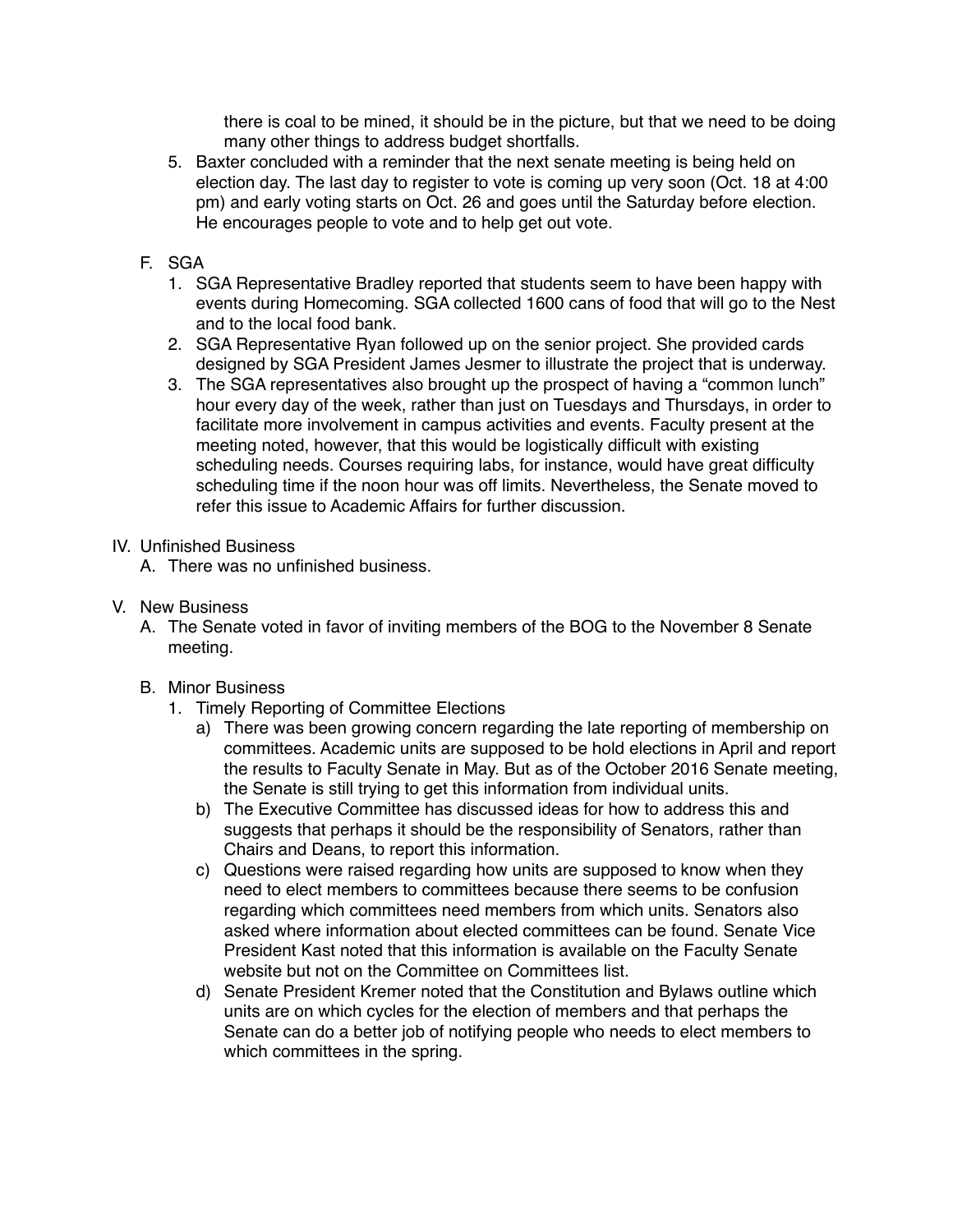- e) It was determined that while Senators can report the information to the Senate, it is really the responsibility of Chairs and Deans to hold elections in a timely manner.
- f) Regarding this issue, Jack Kirby reported that Curriculum Committee already has three comprehensive proposals in need of review; however, they still do not have full information regarding this year's membership. This raises issues regarding quorum and proper passage of proposals out of the committee. Their first meeting is scheduled for October 25 and they must know the committee membership in order to move forward appropriately. Senate Webmaster Eichenbaum noted that the most current information is available not eh Faculty Senate website.
- 2. PEIA
	- a) On behalf of the Executive Committee, Senate Vice President Kast brought up on-going concerns related to confusion over changes to PEIA, including the difficulty of discerning deductibles, out-of-pocket maximums, and other expenses. It seems clear that the situation does not stand to improve, given recent budget forecasts, and the Executive Committee wonders how this will begin impacting the university's ability to keep or to attract people to work here when the insurance system is working so poorly and there is so little clarity about the status of insurance benefits. How can we articulate or communicate more effectively that this system is not functioning well for us? In addition, the Executive Committee wonders if the legislature is exploring other options for insurance plans.
	- b) During discussion, it was noted that beginning to record concrete examples of how these insurance issues are affecting people directly. Several Senate members shared such experiences in order to demonstrate the difficulty they've had with dealing with PEIA.
	- c) President Rose was asked by the Senate if there is anything that administration can do. Rose noted that the ACF, the Council of Presidents, and other such entities can go to the PEAI board with these concerns.
	- d) ACF Representative Baxter noted that the PEIA board usually holds hearings in November. The hearings are open to the public and provide a good opportunity for people to raise these questions in a public venue. Senators who have attended these hearings in the past, however, note that they do not seem to result in tangible changes and that perhaps it is time to go beyond the PEIA board to directly petition the legislature or the governor.
	- e) President Rose reminded the Senate that the university must keep in mind that PEIA is not just for higher education but that all public employees are affected.
	- f) It was suggested that the Faculty Welfare Committee address this issue for further discussion and to engage in some general fact-finding about whether options have been explored. It was also recommended that Senators raise this topic within their individual units to solicit more feedback about how faculty are being affected. The Senate voted in favor of deferring the issue to the Faculty Welfare Committee.
- 3. Data Access for Major Counts & Retention Efforts
	- a) The College of Liberal Arts has been engaged in conversations regarding how the university tracks major counts and other such data. COLA has met with the